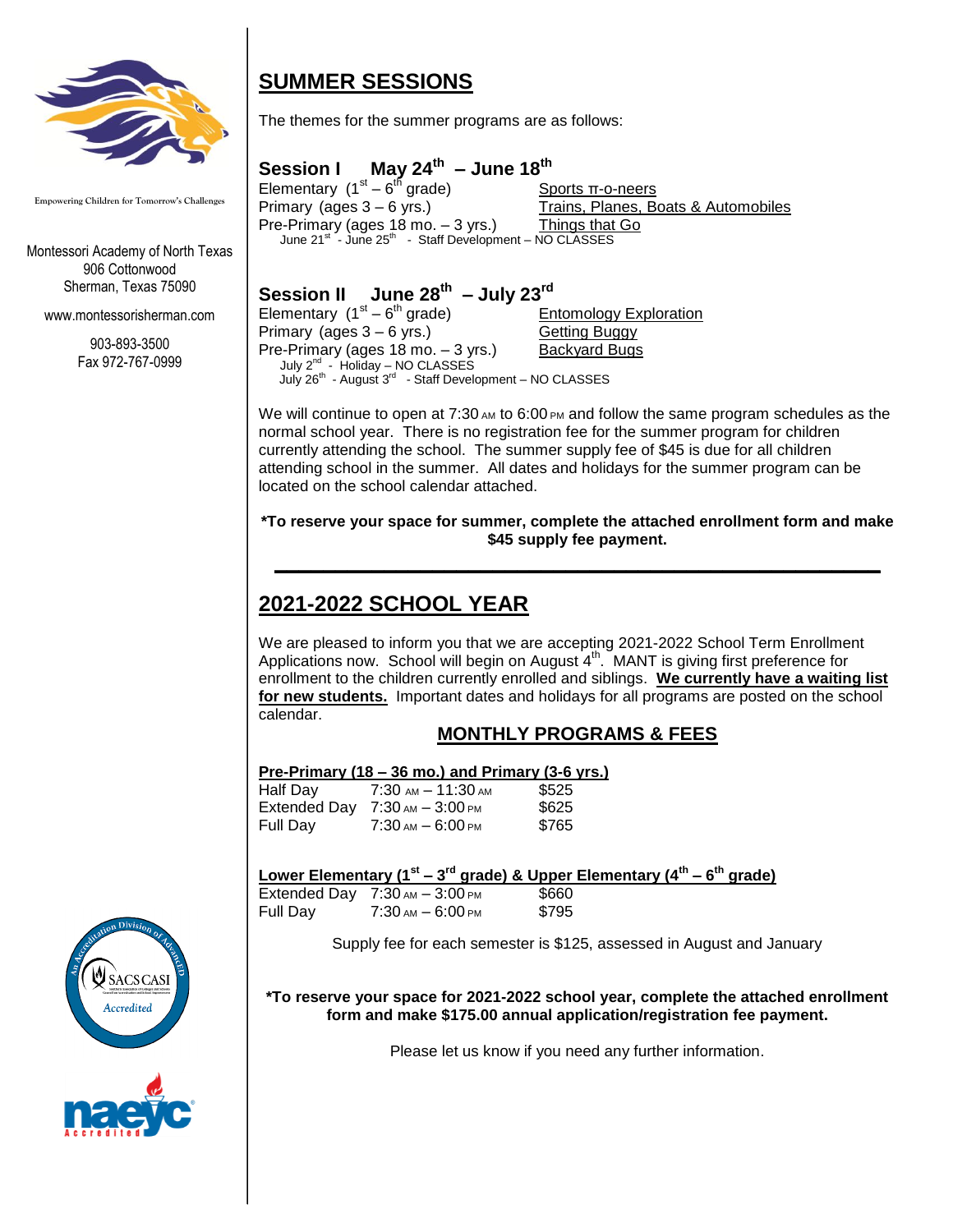

**Montessori Academy of North Texas** 906 Cottonwood Sherman, Texas 75090 www.montessorisherman.com 903-893-3500

# *Now Enrolling for 2021 Summer Camp*

Space is limited. Enroll now to ensure your child has a space reserved.

*Sports π-o-neers* **Elementary 1 st –6 th grade**

## **Summer Session I: May 24 th - June 18th**

Explore sports and how math and physics relate to so many of the activities we enjoy. Students will perform hands-on experiments, learn how force and speed impact outcomes, and analyze sports facts and data. Campers will have fun learning the rules and playing a variety of games, working as a team, and visiting with local individuals who have pursued careers in a sports related field.

*Trains, planes, boats, and Automobiles...* A Dr. *Seuss*  $Expedition$ **Primary Ages 3-6 yrs**

Oh, the places we will go! Come join this fun adventure of exploring transportation through the literature of Dr. Seuss. Whoville kids will explore math, create projects, arts and crafts, conduct science experiments, and solve challenges. They will enjoy acting out Dr. Seuss stories, playing games, engaging in literacy and music, enjoying cooking and discovering the joy of writing creative stories.

*Things that go...* A Journey with Dr. **Seuss** 

**Pre-Primary Ages: 18mo-3 yrs** Travel with us on a literary journey through Seussville and explore the adventures of Dr. Seuss. Children will participate in music, cooking, Seusstastic crafts, games, and science experiments. Jump in the hat and follow this

cat through a fun exploration of transportation, animals, and adventure.

## **Summer Session II: June 28th - July 23rd**

Creep into the wonders of entomology and learn about insects, entomological collecting techniques, insect curation, anatomy, life cycles, food chains, consumers & producers, and interesting facts about insects and other arthropods. Campers will engage in STEM activities

and fun camp challenges, enjoy hands-on biome exploration, and learn how to use scientific tools.

Be a science detective and unravel the mysteries of insects and animals with the colorful stories of Eric Carle. Unearth nature, habitats, and the outdoors. Explore ecological systems and solutions to some environmental issues. Hands-on with insects, botany, water & soil. Science experiments, team building challenges, games, creative art, and more!



Join us in this fun, hands-on exploration of insects. Students will learn about the characteristics of insects, explore creepy crawlers and bugs that fly. Have fun participating in art, crafts, music & songs, stories, science experiments, and snacks pertaining to bugs. Enjoy investigating the amazing animals right in our own backyards!



Entomology  $Exploration$ 

**Elementary 1 st –6 th grade**

> *Getting Buggy with Eric Carle* **Primary Ages 3-6 yrs**

**Backyard Bugs!** 

**Pre-Primary Ages: 18mo-3 yrs**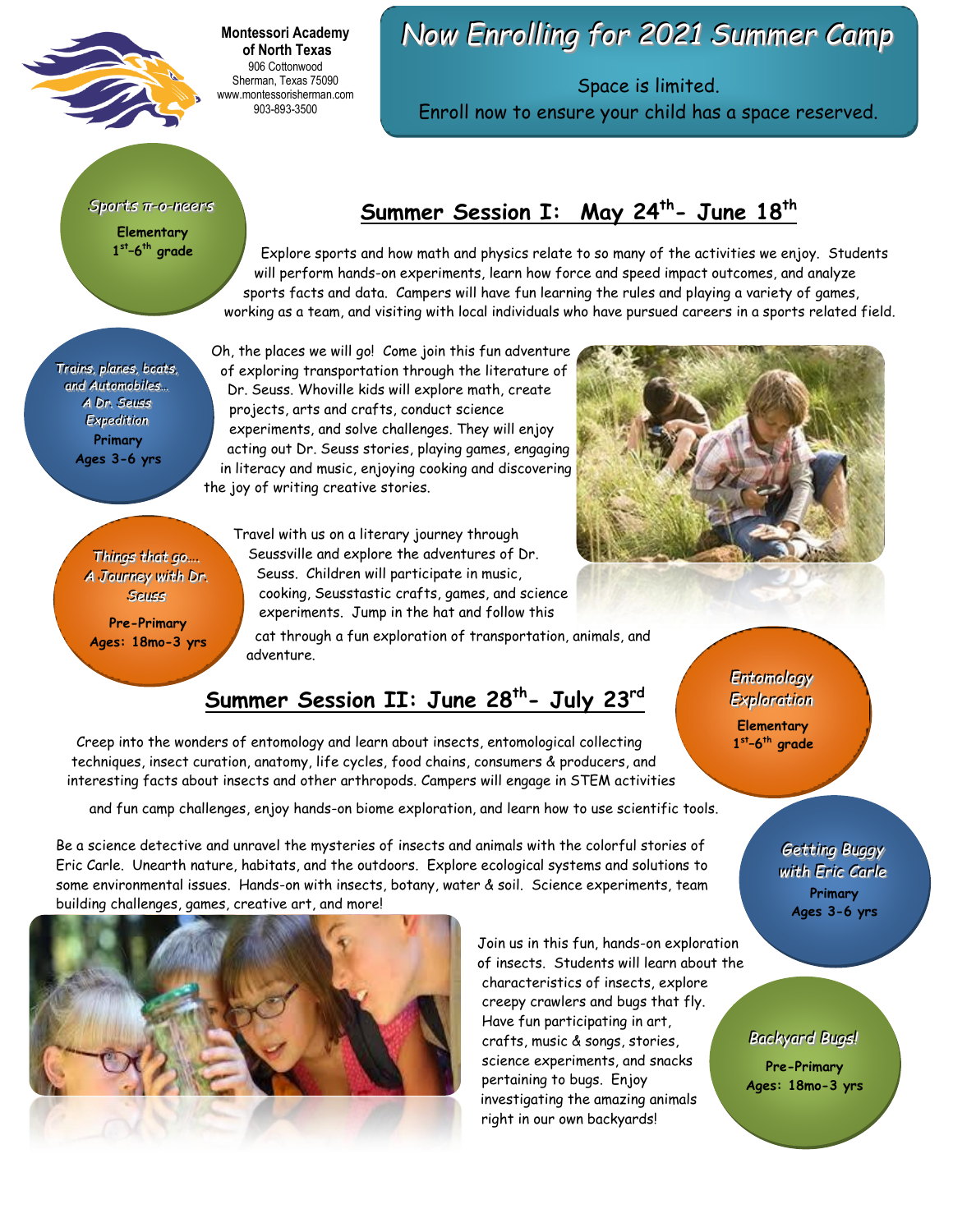

## **Montessori Academy of North Texas 2021 Summer Enrollment 2021-2022 School Year Enrollment**

|                                                           |                     | Child's Name: The Child's Name:                                                                                                                                                                                                                                                                                                                                                                                                                                                                                                 |                           |                   |                                                                |  | DOB: the contract of the contract of the contract of the contract of the contract of the contract of the contract of the contract of the contract of the contract of the contract of the contract of the contract of the contr |                                                                                                                              |
|-----------------------------------------------------------|---------------------|---------------------------------------------------------------------------------------------------------------------------------------------------------------------------------------------------------------------------------------------------------------------------------------------------------------------------------------------------------------------------------------------------------------------------------------------------------------------------------------------------------------------------------|---------------------------|-------------------|----------------------------------------------------------------|--|--------------------------------------------------------------------------------------------------------------------------------------------------------------------------------------------------------------------------------|------------------------------------------------------------------------------------------------------------------------------|
|                                                           |                     |                                                                                                                                                                                                                                                                                                                                                                                                                                                                                                                                 |                           |                   |                                                                |  |                                                                                                                                                                                                                                |                                                                                                                              |
|                                                           |                     |                                                                                                                                                                                                                                                                                                                                                                                                                                                                                                                                 | <b>PROGRAM ENROLLMENT</b> |                   |                                                                |  |                                                                                                                                                                                                                                |                                                                                                                              |
| <b>TUITION RATES</b>                                      |                     | Pre-Primary (18 – 36 mo.) and Primary (3-6 yrs.)<br>Half Day 7:30 AM - 11:30 AM<br>Extended Day 7:30 AM - 3:00 PM                                                                                                                                                                                                                                                                                                                                                                                                               | \$525<br>\$625            |                   | <b>Lower Elementary &amp; Upper Elementary</b><br>Extended Day |  | $7:30$ AM $-3:00$ PM                                                                                                                                                                                                           | \$660                                                                                                                        |
| Full Day                                                  |                     | $7:30$ am $-6:00$ pm                                                                                                                                                                                                                                                                                                                                                                                                                                                                                                            | \$765                     |                   | Full Day                                                       |  | $7:30$ am $-6:00$ pm                                                                                                                                                                                                           | \$795                                                                                                                        |
| <b>SUMMER SESSIONS</b>                                    |                     | No, I do not wish to enroll my child in a summer session.                                                                                                                                                                                                                                                                                                                                                                                                                                                                       |                           |                   | Yes, enroll my child in the following summer program(s):       |  |                                                                                                                                                                                                                                |                                                                                                                              |
| <b>Session I</b><br>May 24- June 18                       |                     | _______ Half Day<br>Extended Day<br><b>Full Day</b>                                                                                                                                                                                                                                                                                                                                                                                                                                                                             |                           |                   | <b>Session II</b>                                              |  | _______ Half Day<br>June 28- July 23 _____ Extended Day<br>______ Full Day                                                                                                                                                     |                                                                                                                              |
| June $21^{st}$ -June $25^{th}$<br><b>OTHER FEES</b>       |                     | Staff Development - NO CLASSES<br>Summer Supply Fee \$45                                                                                                                                                                                                                                                                                                                                                                                                                                                                        |                           |                   |                                                                |  |                                                                                                                                                                                                                                | July 2 <sup>nd</sup> - Holiday - NO CLASSES<br>July 26 <sup>th</sup> - August 3 <sup>rd</sup> Staff Development - NO CLASSES |
|                                                           |                     | 2021 - 2022 SCHOOL YEAR - First day of school August 4th                                                                                                                                                                                                                                                                                                                                                                                                                                                                        |                           |                   |                                                                |  |                                                                                                                                                                                                                                |                                                                                                                              |
|                                                           |                     | No, I do not wish to enroll my child for the 2021-2022 school year.<br>Yes, Please enroll my child in the following program for the 2021-2022 school year:                                                                                                                                                                                                                                                                                                                                                                      |                           |                   |                                                                |  |                                                                                                                                                                                                                                |                                                                                                                              |
|                                                           |                     | Pre-Primary (18 – 36 mo.) and Primary (3-6 yrs.)                                                                                                                                                                                                                                                                                                                                                                                                                                                                                |                           |                   | <b>Lower Elementary &amp; Upper Elementary</b>                 |  |                                                                                                                                                                                                                                |                                                                                                                              |
| Half Day<br>Full Day_                                     | <b>Extended Day</b> |                                                                                                                                                                                                                                                                                                                                                                                                                                                                                                                                 |                           |                   | <b>Extended Day</b><br><b>Full Day</b>                         |  |                                                                                                                                                                                                                                |                                                                                                                              |
| <b>FEES</b><br><b>Registration Fee</b><br>Fall Supply Fee |                     | \$175<br>\$125 (assessed in August)                                                                                                                                                                                                                                                                                                                                                                                                                                                                                             |                           | Spring Supply Fee |                                                                |  | \$125 (assessed in January)                                                                                                                                                                                                    |                                                                                                                              |
|                                                           |                     | I understand registration and fees are non-refundable. I agree to pay the monthly tuition for the registered program on the<br>first (1 <sup>st</sup> ) of each month. If the fee is not paid by the third ( $3^{rd}$ ) of each month, a penalty of \$10.00 per day will be charged.<br>Care outside the hours of registered program will require an additional fee of \$10.00 per hour, which will be paid the same<br>day. If for any reason I withdraw my child(ren) from care, I will give at least 45 days written notice. |                           |                   |                                                                |  |                                                                                                                                                                                                                                |                                                                                                                              |
| Parent/Guardian Signature                                 |                     |                                                                                                                                                                                                                                                                                                                                                                                                                                                                                                                                 |                           |                   | Date                                                           |  |                                                                                                                                                                                                                                |                                                                                                                              |
| \$45                                                      | Summer Supply Fee:  | <b>Payment Due</b>                                                                                                                                                                                                                                                                                                                                                                                                                                                                                                              |                           |                   |                                                                |  | For office use only:                                                                                                                                                                                                           |                                                                                                                              |
| \$175                                                     |                     | 2021-2022 Registration Fee \$<br>Total amount due: \$                                                                                                                                                                                                                                                                                                                                                                                                                                                                           |                           |                   |                                                                |  |                                                                                                                                                                                                                                |                                                                                                                              |
|                                                           |                     | I have enclosed check #________                                                                                                                                                                                                                                                                                                                                                                                                                                                                                                 |                           |                   |                                                                |  |                                                                                                                                                                                                                                |                                                                                                                              |

 **Please charge the amount due to my card on file:**

 **\_\_\_\_\_\_\_\_\_\_\_\_\_\_\_\_\_\_\_\_\_\_\_\_\_\_\_\_\_\_\_\_\_\_\_\_\_\_\_\_\_\_\_ (signature)**

Last 4 digits of credit card number

**\*Payment MUST be made at time of registration to reserve your child's space. Spaces will not be held without payment in full.**

Initials  $\qquad \qquad$ 

Payment Type: \_\_\_\_\_\_\_\_\_\_\_\_\_\_\_\_\_\_\_\_\_\_\_\_\_\_\_\_\_\_